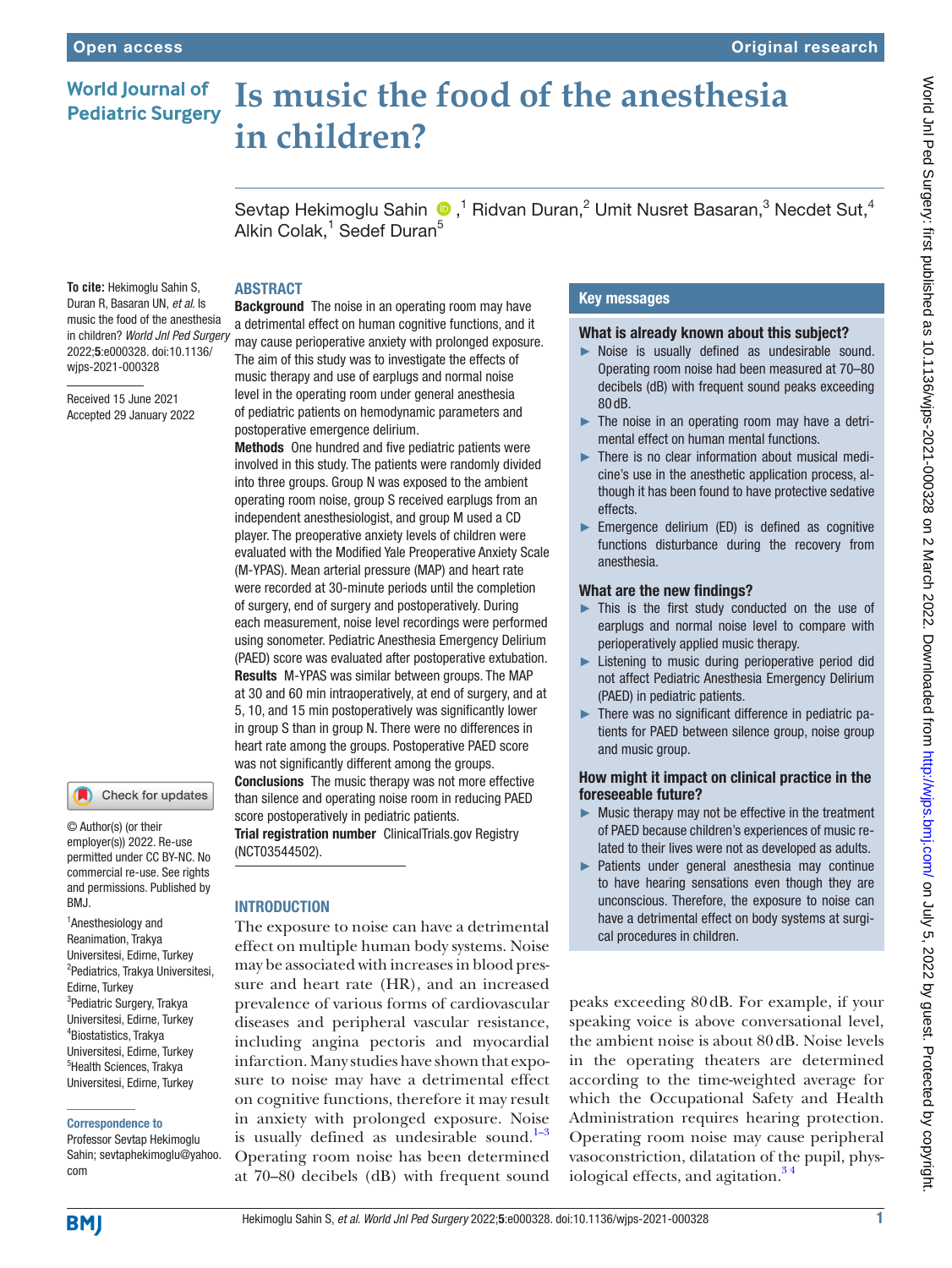Performing non-pharmacological methods can be easier and more effective to cope with stress anxiety and pain in surgical procedures in children.<sup>[5](#page-4-1)</sup> Music is one of these methods. Because music has an important place in our daily life, the effect of anesthesia for surgical operation has been the subject of studies. Intraoperative or perioperative music applications are among the promising non-pharmacological methods with a low cost. Musical medicine has been found to have protective sedative effects and has also been shown to reduce stress hormones. There is no clear information about its use in the anesthetic application process, although the benefits of using therapeutic-purpose music have a long history. $6-9$ 

Although operating room noise above 70–80dB is known to be harmful, there are few studies investigating the effect of ear-plugged applications to prevent noise on recovery from anesthesia in patients under anesthesia. Gonano *et al*<sup>[10](#page-4-3)</sup> showed that the incidence of awareness and potential harmful intraoperative noise were reduced when intraoperative earplugs were used during spinal anesthesia in adults. They recommend using single-use paraffin wax earplugs. However, application of earplugs during general anesthesia has so far not been studied in children.

Emergence delirium (ED) is defined as cognitive functions disturbance during the recovery from anesthesia. Involuntary physical activity, restlessness, delusions, hallucinations, thrashing about in bed and confusion manifested by moaning are described as delirium. ED has been accepted as a post-anesthetic problem in children. The prevalence of ED is between 25% and 80% in children. ED has been characterized as self-limiting but of changeable duration, and it usually occurs within the first 30min after anesthesia. Children are at risk of injuring their surgical repair and themselves during an ED. $89\bar{11}$ Pharmacological or non-pharmacological treatment of ED is very important.

This study aims to evaluate the effects of music therapy or quiet environment or normal noise level in pediatric patients under general anesthesia on postoperative ED and hemodynamic parameters.

#### MATERIALS AND METHODS

One hundred and five American Society of Anaesthesiology (ASA) physical status I–II children, 5–6 years old and scheduled for elective abdominal surgery with an expected operation time of 60–120min were registered in this study. Patient characteristics were recorded before surgery. Children with cognitive disorders, chronic illness, with clinically evident hearing impairment, unstable medical conditions requiring intensive care unit admission, and undergoing emergency surgery were excluded from the study.

Patients were randomized and divided to three groups according to a computer-generated table of random numbers. The silence group (group S, n=35) patients received the independent anesthesiologist-placed

World Jnl Ped Surgery: first published as 10.1136/wjps-2021-000328 on 2 March 2022. Downloaded from http://wjps.bmj.com/ on July 5, 2022 by guest. Protected by copyright World Jnl Ped Surgery: first published as 10.1136/wjps-2021-000328 on 2 March 2022. Downloaded from <http://wjps.bmj.com/> on July 5, 2022 by guest. Protected by copyright.

earplugs during anesthesia induction and the earplugs were removed immediately before tracheal tube extubation by the independent anesthetist. The music group (group M, n=35) patients used a CD player. One CD was prepared with five children's songs (classic music) for this study. The CD player was opened during anesthesia induction and continued until postoperative 15min. The noise group (group N, n=35) patients were exposed to the ambient operating theater noise.

Anxiety was assessed with Modified Yale Preoperative Anxiety Scale (M-YPAS), an observational instrument of anxiety having 22 questions in five sections indicating anxiety in children (emotional expressivity, state of arousal, activity, vocalization, and use of parents). Results range from 22 to 100, and higher scores indicate a higher degree of anxiety.[12](#page-4-5) M-YPAS was used to evaluate the anxiety levels of children before surgery in the operating room.

ED was evaluated as a Pediatric Anesthesia Emergence Delirium (PAED) score >12 at the postoperative period. PAED score was assessed after extubation and postoperatively at the 5th, 10th and 15th minutes.<sup>11</sup> PAED and M-YPAS were evaluated by an anesthesiologist blinded to the groups.

Children were premedicated with intravenous midazolam (0.03mg/kg) 30min before the surgical procedure. Routine monitoring such as ECG, body temperature, non-invasive blood pressure, pulse oximetry, and end-tidal carbon dioxide (Cato PM; Drager, Lübeck, Germany) at the operating room was performed. After preoxygenation, anesthesia was induced with intravenous administration 2–3mg/kg propofol, 1µg/kg fentanyl and rocuronium 0.6mg/kg, and tracheal intubation. For intraoperative analgesia, fentanyl  $1 \mu g/kg$  was given. Maintenance of anesthesia was provided with 2.0%–2.5% of sevoflurane and air in oxygen in all three groups. Isotonic normal saline 5–6mL/kg/hour was given. HR and mean arterial pressure (MAP) were recorded at 30-minute intervals until the end of surgery and postoperatively at the 5th, 10th and 15th minutes. During each hemodynamic measurement, noise level recordings were implemented using CEL-480 sound level meter. The accepted normal operating room noise is at 70–80 dB. Extubation was performed after decurarization with 0.015mg/kg atropine and 0.05mg/kg neostigmine. The children were transported to the recovery room. After recovery, the patients were transferred to their clinical wards.

#### Statistical analysis

Normality distribution of numeric variables was tested by using the Shapiro-Wilk test. Numeric variables were compared by using the Kruskal-Wallis test among groups (silence, noise, and music) due to non-normal distribution. Dunn test with Bonferroni correction was used for multiple comparisons of the groups when the significant difference was obtained. The power of this study was calculated as 0.967 by using a post-hoc power analysis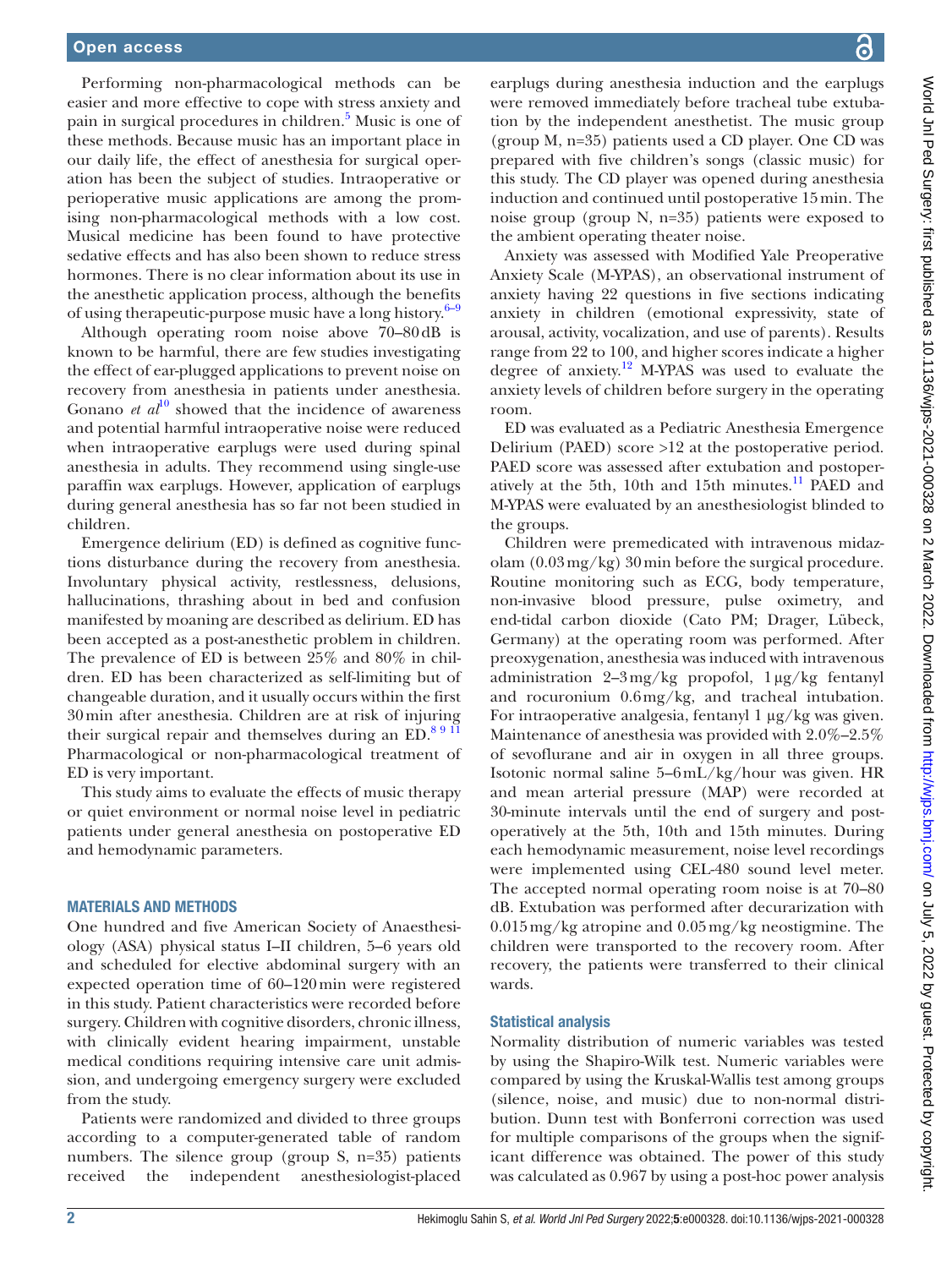<span id="page-2-0"></span>

| Demographic and surgery data<br>Table 1        |                 |                  |                  |         |
|------------------------------------------------|-----------------|------------------|------------------|---------|
|                                                | Group $S(n=35)$ | Group $N(n=35)$  | Group M $(n=35)$ | P value |
| Age $(y)$                                      | $6.9 \pm 1.4$   | $6.6 \pm 1.5$    | $6.7 \pm 1.6$    | 0.681   |
| Weight (kg)                                    | $23.5 + 4.9$    | $23.1 \pm 5.7$   | $23.6 + 5.4$     | 0.914   |
| Height (cm)                                    | $122.8 \pm 7.9$ | $120.5 \pm 12.5$ | $118.5 \pm 12.4$ | 0.270   |
| Gender (F/M)                                   | 18/17           | 19/16            | 19/16            | 0.962   |
| Duration of anesthesia (min)                   | $75 + 10.8$     | $72.4 \pm 11.1$  | $72.3 \pm 12.1$  | 0.571   |
| Total intraoperative fentanyl consumption (uq) | $22.1 \pm 7.1$  | $22.6 \pm 6.6$   | $22.7 \pm 6.6$   | 0.934   |
| M-YPAS preoperative                            | $28.3 \pm 6.5$  | $26.5 \pm 6.2$   | $26.1 \pm 3.4$   | 0.360   |
| Operation type, n                              |                 |                  |                  |         |
| Orchiopexy                                     | 10              | 9                | 10               | 0.942   |
| Hypospadias                                    | $\overline{7}$  | 5                | 5                |         |
| Inquinal hernia                                | 18              | 21               | 20               |         |

No significant differences were noted among the groups.

Data are shown in mean±standard deviation (SD) if not indicated.

F, female; Group M, music; M, male; M-YPAS, Modified Yale Preoperative Anxiety Scale; N, noise; S, silence.

with an alpha level of 5% and with an effect size of 0.502 in changes from baseline to the end of MAP scores. Categorical variables were compared by using the  $X^2$  test.

# and  $\text{SpO}_2$  values remained higher than 97% during the perioperative period. Operating room noise level was within normal limits.

RESULTS

Among the 105 patients included and randomized in this study, the groups were similar with respect to age, gender, weight, height, operation type and duration of anesthesia [\(table](#page-2-0) 1). M-YPAS scores of children were not significantly different preoperatively among the groups ([table](#page-2-0) 1).

There were no differences in HR among the groups [\(table](#page-2-1) 2). All patients had a normal body temperature,

MAPs at 30 and 60min intraoperatively, at end of surgery, and at 5, 10, 15min postoperatively were significantly different among the groups (p=0.026, p=0.008, p=0.019, p=0.030, p=0.018, p=0.004, respectively, [table](#page-2-1) 2). The MAPs at 30 and 60min intraoperatively, at end of surgery, and at 5, 10, 15min postoperatively were significantly lower in group S than in group N (p=0.021, p=0.009, p=0.016, p=0.025, p=0.016, p=0.003, respectively, [table](#page-2-1) 2). However, there were no statistically significant

<span id="page-2-1"></span>

| Hemodynamic data of groups<br>Table 2           |                |                  |                  |                  |         |                            |  |  |  |  |
|-------------------------------------------------|----------------|------------------|------------------|------------------|---------|----------------------------|--|--|--|--|
|                                                 |                | Group $S(n=35)$  | Group $N(n=35)$  | Group M $(n=35)$ | P value | $P^*$                      |  |  |  |  |
| Baseline value                                  | HR (beats/min) | $113.0 \pm 13.2$ | $114.4 \pm 12.6$ | $114.4 \pm 11.4$ | 0.874   |                            |  |  |  |  |
|                                                 | MAP (mm Hg)    | $72.5 \pm 7.8$   | $71.8 \pm 7.5$   | $72.7 \pm 8.4$   | 0.745   |                            |  |  |  |  |
| Intraoperative 30 min                           | HR (beats/min) | $108.6 \pm 13.1$ | $107.4 \pm 14.2$ | $112.3 \pm 12.5$ | 0.227   |                            |  |  |  |  |
|                                                 | MAP (mm Hg)    | $69.6 + 9.7$     | $75.1 \pm 7.3$   | $72.7 + 5.5$     | 0.026   | $N-S=0.021$                |  |  |  |  |
| Intraoperative 60 min                           | HR (beats/min) | $107.9 \pm 12$   | $106.4 \pm 10.4$ | $108.4 \pm 11.9$ | 0.758   |                            |  |  |  |  |
|                                                 | MAP (mm Hg)    | $68.6 + 9.7$     | $73.7 \pm 6.6$   | $73.3 + 4.3$     | 0.008   | $N-S=0.009$                |  |  |  |  |
| End of surgery                                  | HR (beats/min) | $106.4 \pm 11$   | $108.4 + 9.4$    | $107.7 \pm 10.7$ | 0.710   |                            |  |  |  |  |
|                                                 | MAP (mm Hg)    | $68.9 + 9.9$     | $74.1 \pm 6.5$   | $72.5 + 5.3$     | 0.019   | $N-S=0.016$                |  |  |  |  |
| Postoperative 5 min                             | HR (beats/min) | $108.3 \pm 8.4$  | $106.2 \pm 10.8$ | $108.9 \pm 12.1$ | 0.426   |                            |  |  |  |  |
|                                                 | MAP (mm Hg)    | $69.2 + 9.5$     | $74.1 \pm 6.2$   | $72.5 \pm 5.4$   | 0.030   | $N-S=0.025$                |  |  |  |  |
| Postoperative 10 min                            | HR (beats/min) | $107.2 + 7.3$    | $106.2 + 8.5$    | $108.7 + 8$      | 0.468   |                            |  |  |  |  |
|                                                 | MAP (mm Hg)    | $69.1 \pm 8.5$   | $73.6 \pm 6$     | $72.1 + 5.4$     | 0.018   | $N-S=0.016$                |  |  |  |  |
| Postoperative 15 min                            | HR (beats/min) | $106.4 \pm 6.7$  | $108.1 \pm 9.9$  | $107.5 \pm 8.3$  | 0.685   |                            |  |  |  |  |
|                                                 | MAP (mm Hg)    | $69.2 + 8.7$     | $74.5 + 5.8$     | $71.9 + 5.1$     | 0.004   | $N-S=0.003$                |  |  |  |  |
| Change from baseline to<br>postoperative 15 min | HR (beats/min) | $-6.6 \pm 13.2$  | $-6.2 \pm 11.6$  | $-6.9 \pm 12.4$  | 0.940   |                            |  |  |  |  |
|                                                 | MAP (mm Hg)    | $2.7 + 9.6$      | $-3.3+6.4$       | $-0.8 + 9.7$     | 0.003   | $N-S=0.003$<br>$S-M=0.045$ |  |  |  |  |

Data are shown in mean±standard deviation (SD) if not indicated.

\*Pairwise comparison of groups when the significant difference was obtained.

HR, heart rate; M, music; MAP, mean arterial pressure; N, noise; S, silence.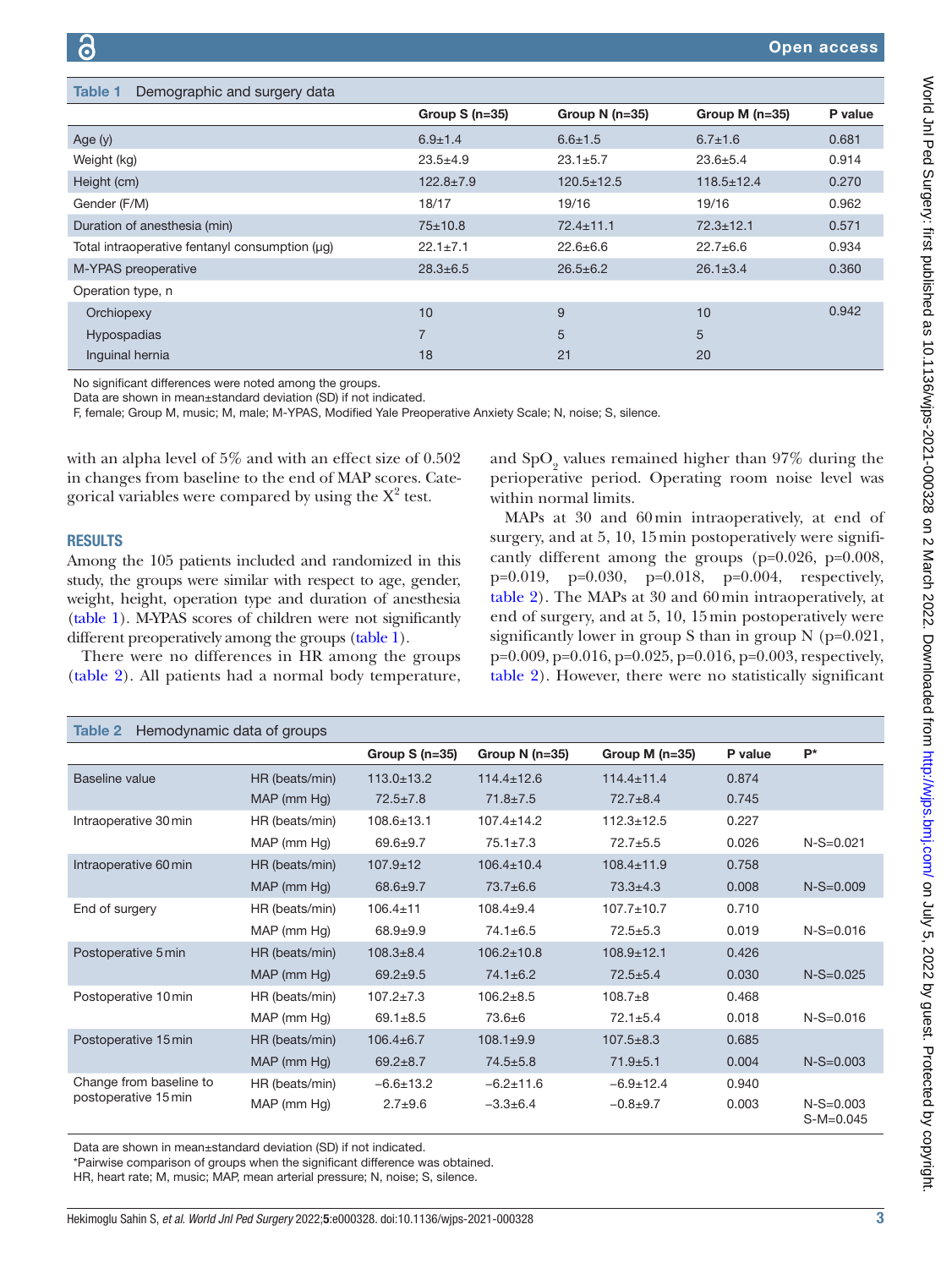<span id="page-3-0"></span>No significant differences were noted between the groups.

Data are shown in mean±standard deviation (SD) if not indicated.

M, music; N, noise; S, silence.

differences regarding MAPs, among the group S, group N and group M at the baseline (p=0.745, [table](#page-2-1) 2). There was no significant difference in opioid consumption between groups. There were no significant differences among the groups in HR change from baseline to postoperative 15min (p=0.940, [table](#page-3-0) 3). However, there were significant differences among the groups in MAP change from baseline to postoperative 15min (p=0.003, [table](#page-2-1) 2). In addition, MAPs at change from baseline to postoperative 15min were significantly lower in group N than in group S, and MAPs at change from baseline to postoperative 15min were significantly lower in group M than in group S ( $p=0.003$ ,  $p=0.045$ , respectively, [table](#page-2-1) 2).

PAED scores after extubation, and at 5, 10, and 15min postoperatively were not significantly different among the groups (p=0.179, p=0.123, p=0.385, p=0.462, respectively, [table](#page-3-0) 3). There were no significant differences among the groups in PAED scores from after extubation to postoperative 15min (p=0.968, [table](#page-3-0) 3).

#### **DISCUSSION**

The most important finding of this study is that listening to music during perioperative period did not affect PAED in pediatric patients. In addition, there was no significant difference in pediatric patients for PAED between group S, group N and group M where the operating room sound level was within normal limits. Moreover, MAPs at change from baseline to postoperative 15min were significantly lower in group M than in group S.

Patients with paralysis under general anesthesia may continue to have hearing sensations even though they are unconscious. This potential advantage has led to the use of music to support anesthesia.<sup>13</sup> Until today, many studies have been published showing the effect of music therapy on the prevention of perioperative anxiety and postoperative pain. Although music is one of many potential adjuvants for traditional pharmacological analgesia, there are many studies also showing that music therapy is ineffective in surgical patients. Studies conducted in the postoperative period showed that the patients who were given music therapy required less rescue analgesics, and they can be mobilized earlier after the surgery.<sup>14 [15](#page-4-9)</sup> Nilsson *et al*<sup>15</sup> reported that the effect of music therapy was short term and pain relieving, but the beneficial effects were not different when the patient was exposed to

music intraoperatively or postoperatively. However, there are no studies in which children received intraoperative music therapy and were evaluated with PAED.

ED, impairment of awareness generally occurring after the first 15min postoperatively, psychomotor agitation and perceptual changes are manifested by indifference to the environment. ED mostly occurs in preschool children and is understood as distress by pediatric anesthetists. Although ED is usually short period, it increases the risk of self-injury and delays discharge from the hospital, thus it requires extra health personnel and it may increase medical costs.<sup>16</sup> The type of surgeon, physiological and pharmacological factors, painful stimuli, various patient factors and used anesthetics may affect ED. Fortunately, the three groups in this study presented the same results relative to gender, age, M-YPAS before surgery, associated medical disorders, operation time, and use of opioids intraoperatively. The diagnosis of delirium is based not only on crying and inconsolability but also on the use of scales with specific cut-offs.<sup>17</sup> Sikich and Lerman<sup>11</sup> developed the PAED score for assessing consciousness and cognitive disorders, psychomotor behaviors and emotions. The PAED score had been approved for reliability and validity and is recently used in pediatric ED studies.<sup>11</sup>

Hospitalization and surgical procedures are serious and unforgettable events for children and their parents. The music is a soul food when it suits the acquired experience of the person. This factor is why every person likes different music genres. We also planned to study children as patients because the music experience gained in children was less. However, we used postoperative PAED to not ignore the children's experience, if at all. There are many studies investigating the effects of music on postoperative behavior and anxiety in children undergoing anesthesia surgery. However, this is the first study that alternatives have been performed with the use of earplugs and normal noise level when perioperatively applied music therapy is unsuitable to the children's acquired musical experience. In addition, this is the first study to evaluate PAED for music therapy in children's surgery.

The following mostly comparative studies showed the effect of music therapy as anxiolytic and analgesic with excellent properties in postoperative pain[.18–20](#page-4-12) Binns-Turner *et al*[19](#page-4-13) showed that perioperative music may reduce pain, anxiety and MAP among women who have mastectomy for breast